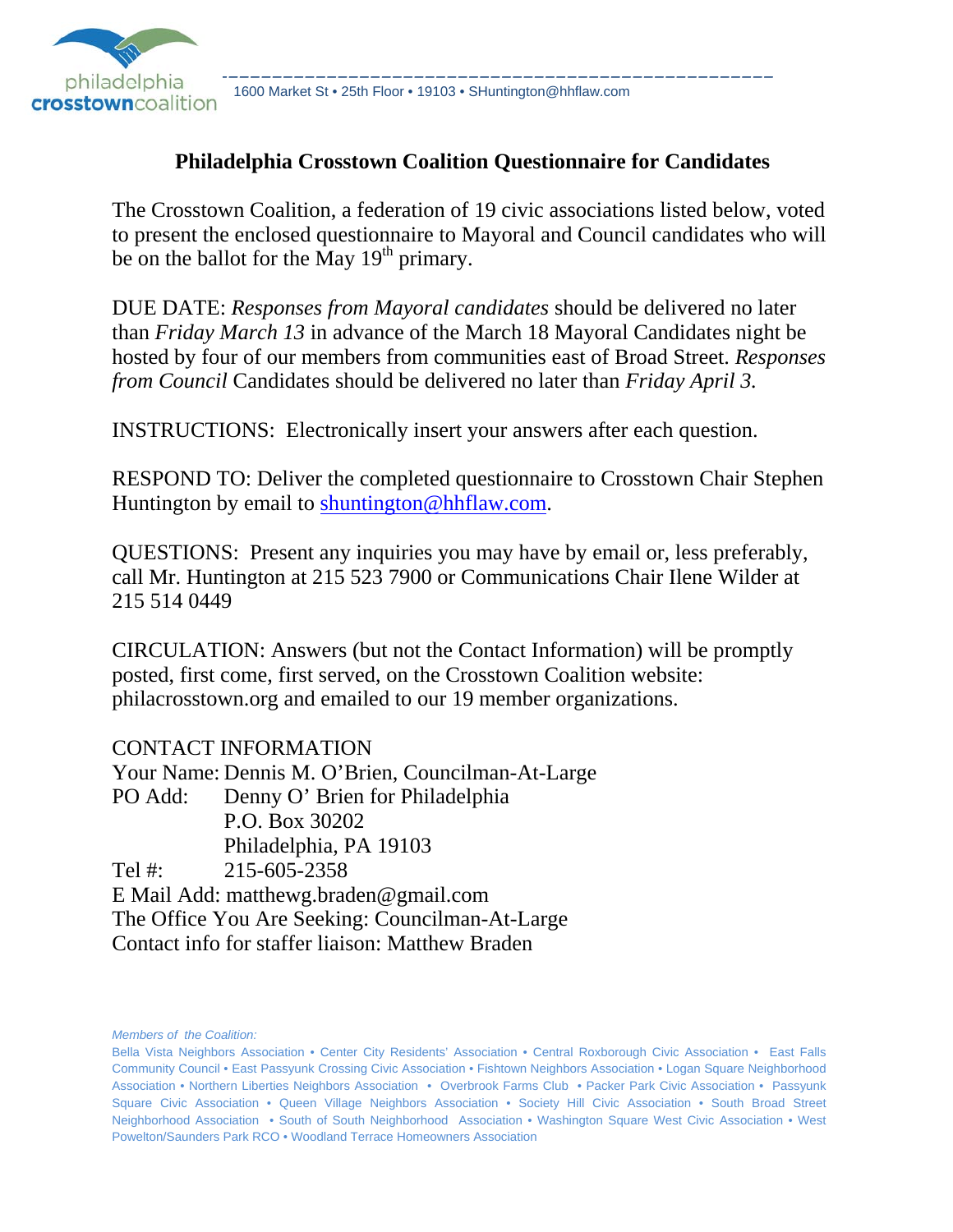# **TAX AND FINANCE QUESTIONS**

### **1. TAX ABATEMENT**

Philadelphia's ten-year tax abatement eliminates real estate taxes on new construction and improvements (but not the underlying land) for ten years. Supporters argue that the lost tax revenue is more than offset by enhanced business, wage and sales tax collections and note that since the abatement went into effect, development activity has increased dramatically. Opponents argue that the abatement stimulates development for only high income housing, and reduces much needed city real estate tax revenue, of which more than 50% goes to schools.

*Should the ten year realty tax abatement continue as is?* **Yes.**

*Should it be modified or abolished?* **I am open to modification. The original idea was for the abatement to kick start development. I believe that has happened in many neighborhoods across the city. Properties that fell off the tax rolls are now back on them. I open to modification because the marketplace has dramatically changed and the incentive may not be necessary or it perhaps it can be reduced to a shorter period of time.** 

*If you favor modification, what modifications should be made?* 

## **2. REAL ESTATE TAXATION**

In 2013, for the first time in over two decades, the City reassessed all 579,000 parcels within the City limits. Tens of thousands of residential property owners were shocked to receive much higher property tax assessments

*How frequently should reassessments occur?* **Ideally, reassessments should be done annual basis. Unfortunately, the current process seems to be random at best. Resources are an issue and our inventory is large, however, property owners need a predictable and fixed assessment schedule. The City needs to commit to doing this right way.** 

# *3.* **WAGE TAX**

Philadelphia receives 66% of its tax revenue from wages and business receipts; in contrast, in New York City and Washington DC, 34% and 35% of tax revenues are from wages and business receipts. In those two cities, proceeds from real estate taxes are much larger (41% and 36%, respectively)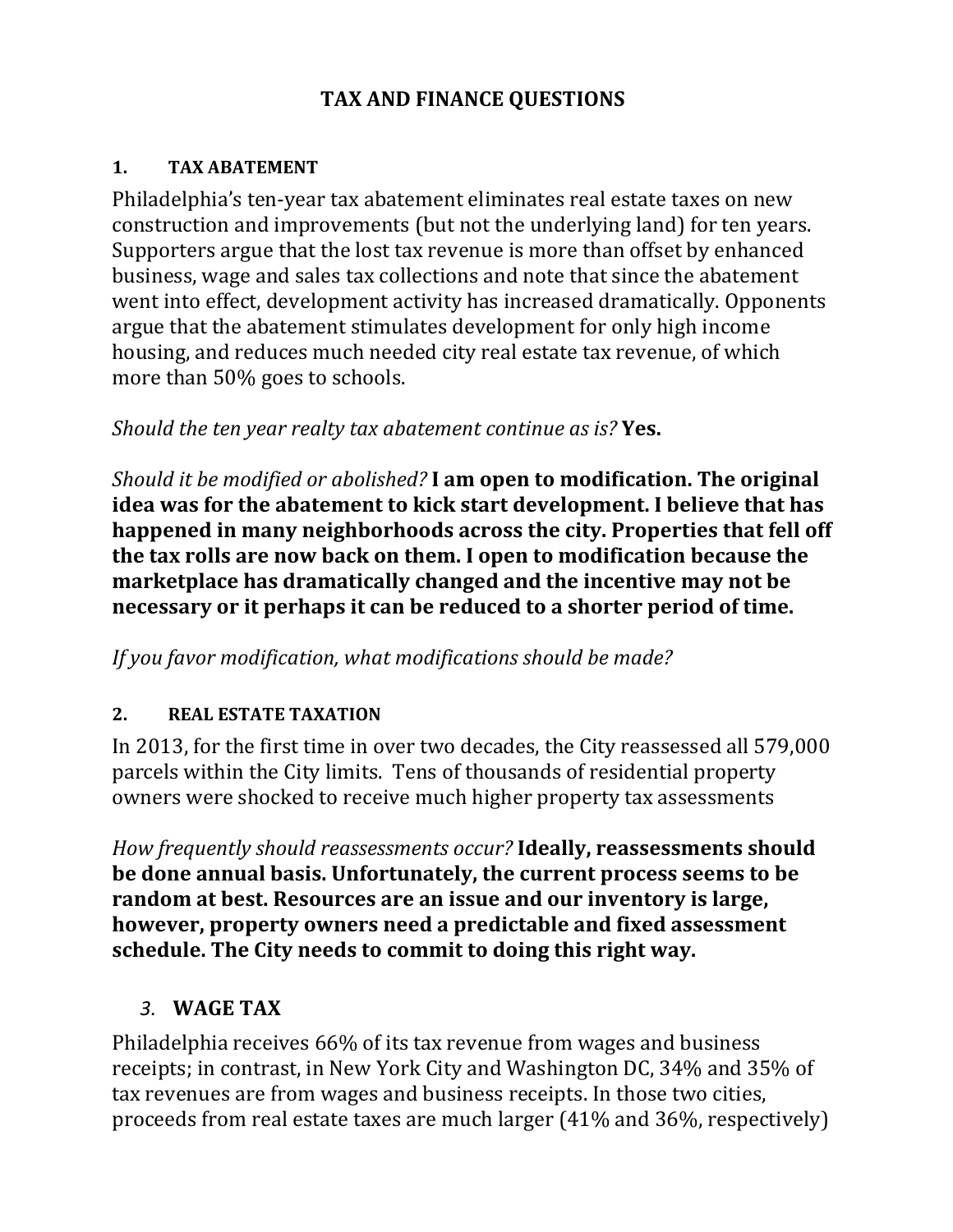than in Philadelphia, where this value is 17%. Critics contend that Philadelphia's reliance on wage/business taxes drives workers and businesses out of the City because it is easier to relocate people than it is to relocate offices and factories.

*Should Philadelphia shift more of its revenue sourcing from wage and business taxes to real estate taxes?* 

*If you believe we should shift away from wage and business taxes to real estate taxes, how would you propose to do this?* 

*If you do not believe that such a shift should occur, why not?* 

**We can't rely on one tax exclusively for revenue. I believe we need to seriously look at reducing our city wage tax. While the rate has dropped just over 1% over the last 20 years, it's not enough to make Philadelphia attractive to businesses with multiple employees. This is reflected in comparison with other east coast cities. We need to attract both the sole proprietor and the bigger established business to set up shop in our city. I like the concept, which is supported by Paul Levy of the Center City District, of different property tax rates for commercial and residential properties. Commercial properties would be taxed at a higher rate than residential ones, while reducing the wage tax. I believe this can spur real estate development and job creation in time. The difficult challenge is the potential loss of revenue during the time such action takes root.**

### **4. DELINQUENT TAXES**

The City currently has over \$1 billion in delinquent taxes. Approximately half are delinquent property taxes and half are delinquent wage, business income, and related business taxes. Each year, the deficit grows, a trend which suggests that the City lacks the political will or competence (or both) to collect taxes. One tax collection strategy is to remove the collection task from the City and sell tax liens to private investors so that the private sector would set about collecting these debts. Proponents observe that because the \$1 billion delinquency shows that the City is incapable or unwilling to collect delinquent taxes, tax collections should be transferred to the private sector. Critics worry that private concerns would engage in improper collection tactics or fail to fairly treat tax delinquents who are down on their luck.

*Should the City sell tax liens to private investors? If not, what steps would you take to ensure that the delinquency is addressed?* **No. I believe a strong**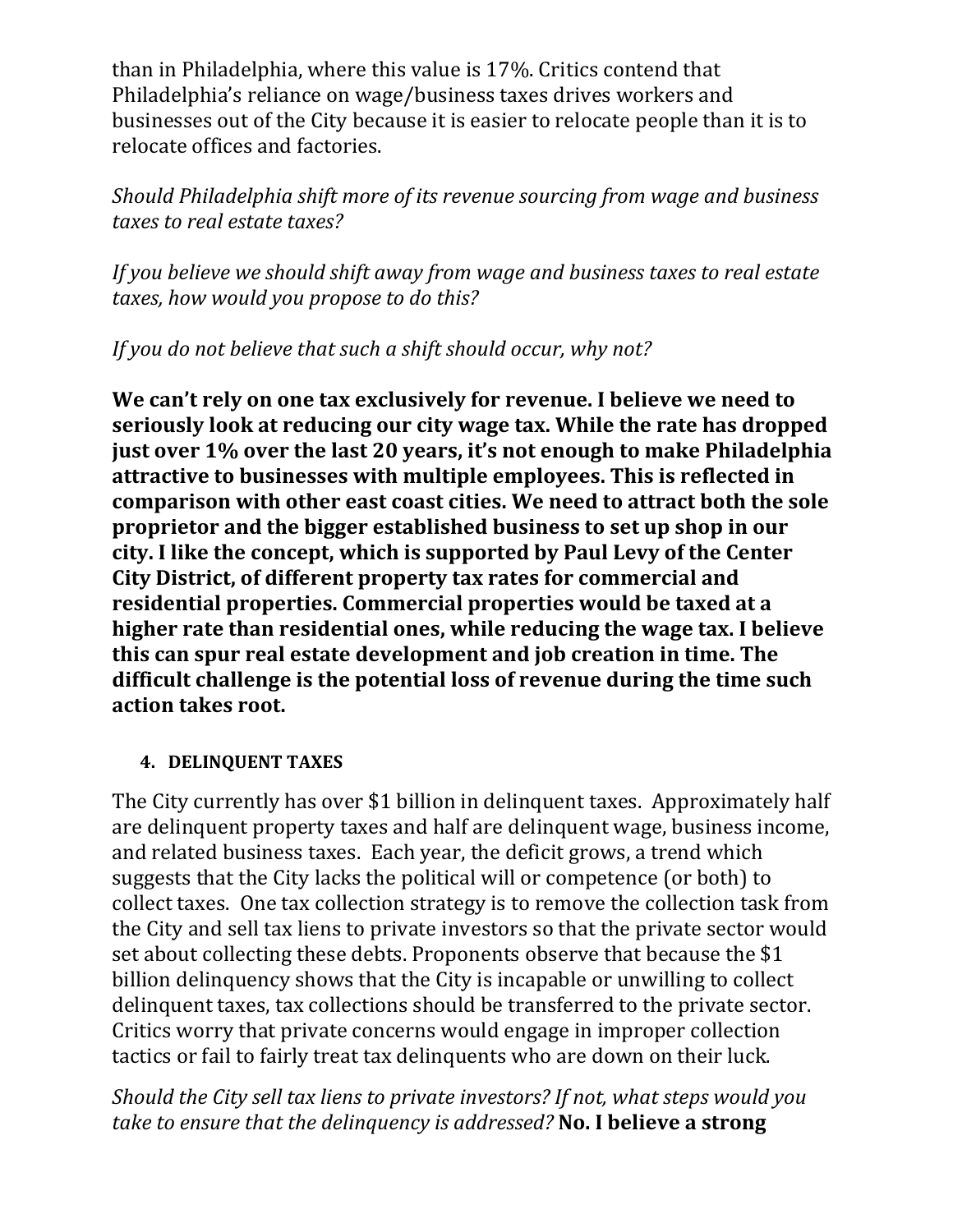## **mayor and a diligent city council can find ways of collecting these delinquent taxes.**

## **5. PGW SALE**

Advocates of the recent failed sale of the Philadelphia Gas Works (PGW) favored the sale because the City could use the proceeds, about \$400 million, to reduce the \$5 billion underfunding of the City's pensions. They further contended that the City had no business running a gas company, that City ownership leaves open the door for patronage positions at PGW, that City ownership limited the business opportunities of the operation, and that under public ownership, it will take nearly 90 years to replace the City's ancient and increasingly unsafe gas mains. Opponents asserted that a sale would eliminate PGW's annual \$18 million contribution to the City's general fund. Opponents were also concerned that even though a privately operated PGW, like PECO, would be regulated by the Public Utility Commission, a private operator would be more likely to raise rates and be less responsive to the needs of low income residents than a City owned utility. Critics also contended that the private operator produced no credible plan for upgrading infrastructure that would not have entailed substantial long-term rate increases, both sides presented reports substantiating their positions. Despite these divergent views, City Council decided not to hold public hearings on the proposal, let alone conduct a yea or nay vote.

*Do you believe that City Council should have conducted public hearings on the PGW controversy? Please explain your answer. What is your vision for the future of PGW?* 

**Yes, council should have conducted public hearings, but I only introduce legislation based upon what I am for not what I'm against. Furthermore, the lack of information about the RFP and the proposal made the entire process a challenge for me.** 

**In the state of Pennsylvania, we have an abundance of natural gas. Philadelphia and its ports are strategically in perfect position to be an export hub of that valuable commodity. I believe PGW is properly positioned to be a part of that emerging marketplace. The sale of PGW will provide a one‐time infusion of revenue, which the city can certainly use at this time. However, there are many questions about the potential long‐term financial consequences for our citizens.**

**At this time, I am unsure if it is in the city's best interest to sell all or parts of such an extraordinary asset because there are so many outstanding questions. I believe we should be looking at all**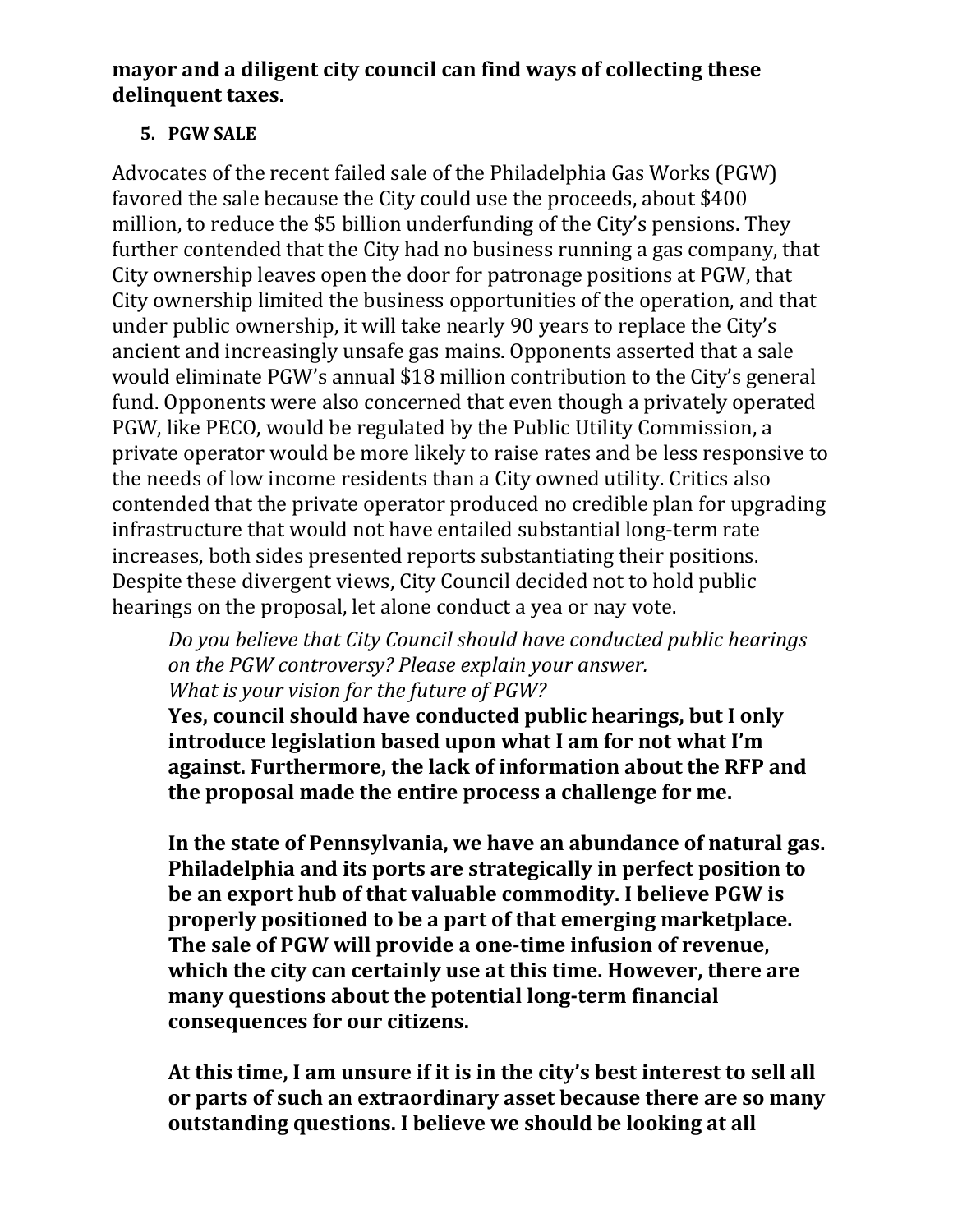## **possible ways to capitalize on this asset, but in a very open and public conversation.**

## 6. **PENSIONS**

The City spends  $18\%$  of its budget – about \$660 million (in 2012) – on pensions. Even so, the City's pension obligations are currently underfunded by approximately \$5 billion, more than the \$4 billion the City expects to take in during the next fiscal year. Three questions:

*Do you believe that the City can "grow" its way out of this deficit– i.e. that prosperity in the City, as distinguished from tax hikes, will produce higher realty and business tax revenues so that the additional funds can be used to pay down the deficit OR that the City can somehow change its ways and pay down the deficit by better practices?* **I believe we must employ the best practice to make the city more fiscally solvent.**

*If you do not believe that "growth" alone will suffice to address this issue, which do you favor: raising taxes, cutting spending or selling assets? Depending on your answer, specifically identify the taxes to be raised, the names of the programs that should be cut (please no generalities like eliminating "waste and abuse"), or the assets to be sold.* **I believe we are suffering from failed leadership by multiple administrations. The pathway out requires strong leadership by the mayor working with council. I believe we need a beginning point and a timeline that is driven by hard actuarial data that gives us the parameters. We need full commitment to the process and the end goal.**

*To gradually improve the pension plan's funding status, do you favor continuing the defined benefit plan for existing employees while instituting a defined contribution plan for more recently hired employees?* **Traditionally such matters are handled in a collective bargaining process. I believe in protecting the rights of workers. Collective bargaining allows for a fair and inclusive negotiating process that is predicated on good faith. It's a proven process that gives workers a voice and buy‐in.**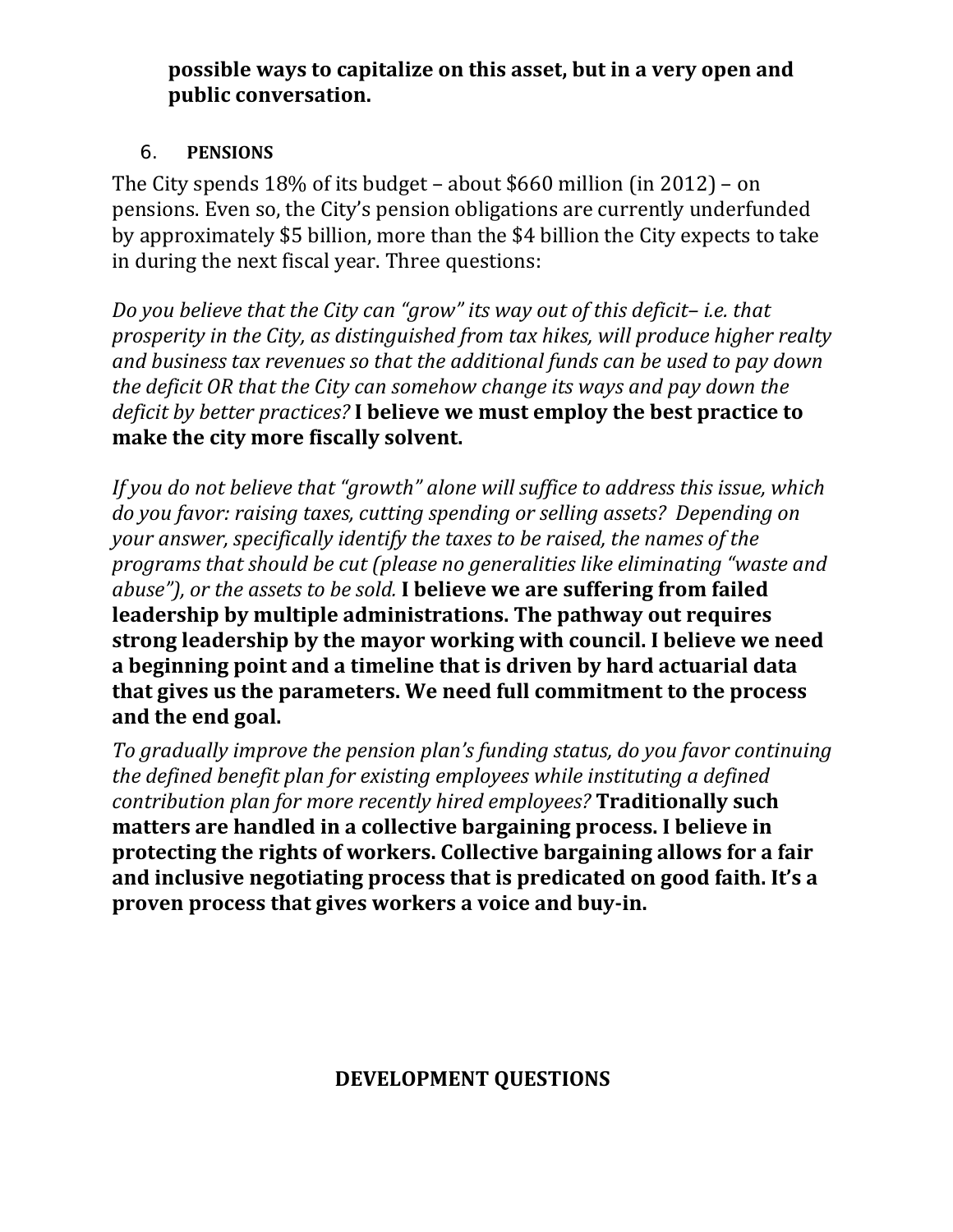### **7. CHANGING NEIGHBORHOODS**

Some Philadelphia neighborhoods are changing, with better-off people moving into areas historically occupied by less well-off residents. This trend increases the city's tax base (and thus its ability to address the challenges many of its residents face) and often improves the physical characteristics of a neighborhood, but it can also bring unsettling changes, not only through increasing property taxes but also via alterations in the makeup of affected communities. 

*Other than providing real estate tax relief to long‐time residents whose assessments have increased due to rising values in the neighborhood, do you believe that government should intervene regarding these neighborhood changes?*

*If so, list the disruptions you would target and the remedies you would suggest.* **I believe in the tax relief efforts we've taken since I've been on council. We have to be sensitive and aware of neighborhoods and their changes. We need a balance between those new to the community and those that have been in there for a long time as it turns the corner. We owe it those that stuck it out during down times.**

## **8. ZONING RELIEF THROUGH COUNCIL**

In 2012, after years of effort, the City passed a comprehensive revision of its zoning code. Many developers with projects which do not conform to the new zoning code have sought City Council ordinances to revise the zoning of their parcels, without going through the Zoning Board of Adjustment for a variance. Critics claim that zoning by council ordinance favors those with Council connections and/or big-ticket projects. Proponents argue that stakeholder input can be received in Council and that the Council procedure will encourage development because legal challenges to council ordinances are less likely than appeals from Zoning Board decisions.

*Would you vote for (or sign) ordinances enabling developments contrary to the zoning code and which have not received a variance from the Zoning Board of Adjustment? If so, under what circumstances would you vote for (or sign) such ordinances?* **I judge everything on a case‐by‐case basis and do not blindly follow prerogative. I do understand that sometimes a comprehensive plan offered via ordinance by a councilperson, who is accountable to the voters of that area, might be the appropriate way to proceed forward. That legislative process should be an open and inclusive one. It's very important to me to have community inclusion and input. As a councilman at large I will continue to do analysis as development**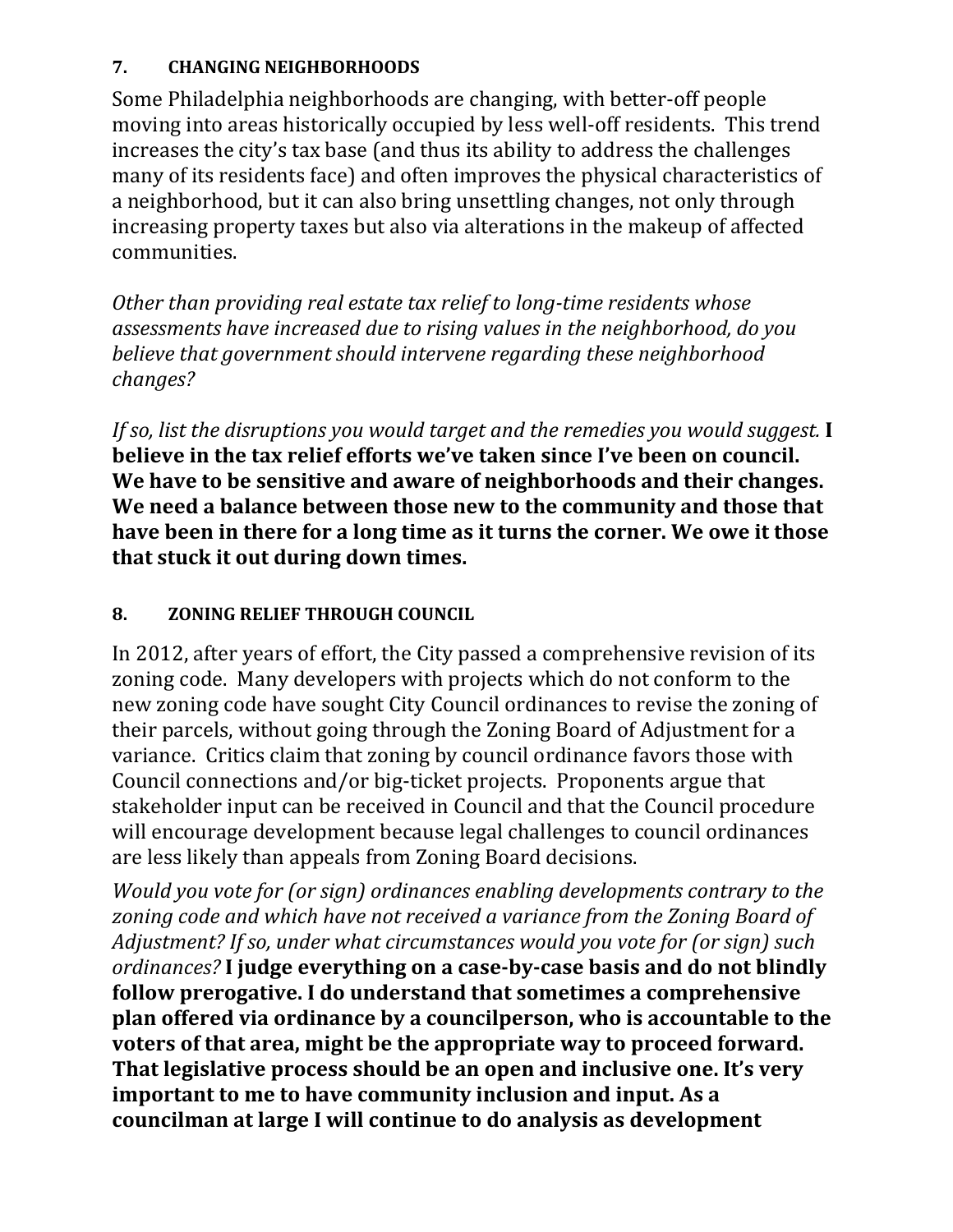**proposals come along and judge each on its merits. I am open to community groups helping me to better understand an issue and their neighborhood concerns. Finally, I am always willing to advocate if I am in agreement.**

# **9. CITY‐OWNED VACANT PROPERTIES**

The City owns some 10,000 vacant properties. These properties cost \$21 million per vear to maintain. Selling these properties requires City Council approval under the newly enacted Land Bank Ordinance. Sales must also be reviewed by the 14-member vacant property review committee, composed of City officials. Some worry that these procedures serve to delay the sale of these properties and open the process to political bartering, favoritism, and waste. Others say that City Council and the Project Review Committee will appropriately protect the public interest and increase community input in redevelopment. 

*Will you vote to amend the ordinance by eliminating the Council ordinance provision? Explain your response.* **Our land bank, which I supported with a yes vote, is still in its infancy. I want to be patient and see how it takes shape. It's simply too early at this time to say I would vote for such an ordinance.**

# **GOVERNMENT & ADMINISTRATION**

# **10. ETHICS: CREATING A PERMANENT INSPECTOR GENERAL**

The current City Inspector General, Amy Kurland, holds office pursuant to an Executive Order originally issued in 1984 which could be rescinded at any time by any mayor.

*Are you willing to support for Bill 130001 calling for a ballot referendum to amend the City Charter to establish an independent Inspector General funded by taxpayer dollars who would have oversight over every city department?*  **Yes, I am in favor of it.** 

*If elected Mayor, would you leave the current Executive Order in place and promptly fill the Inspector General's position?*

## 11. **UNFAIR ELECTORAL DISTRICTING**

"Gerrymandering" is drawing electoral districts to serve the interests of politicians or parties. A 2010 survey ranked two of Philadelphia City Council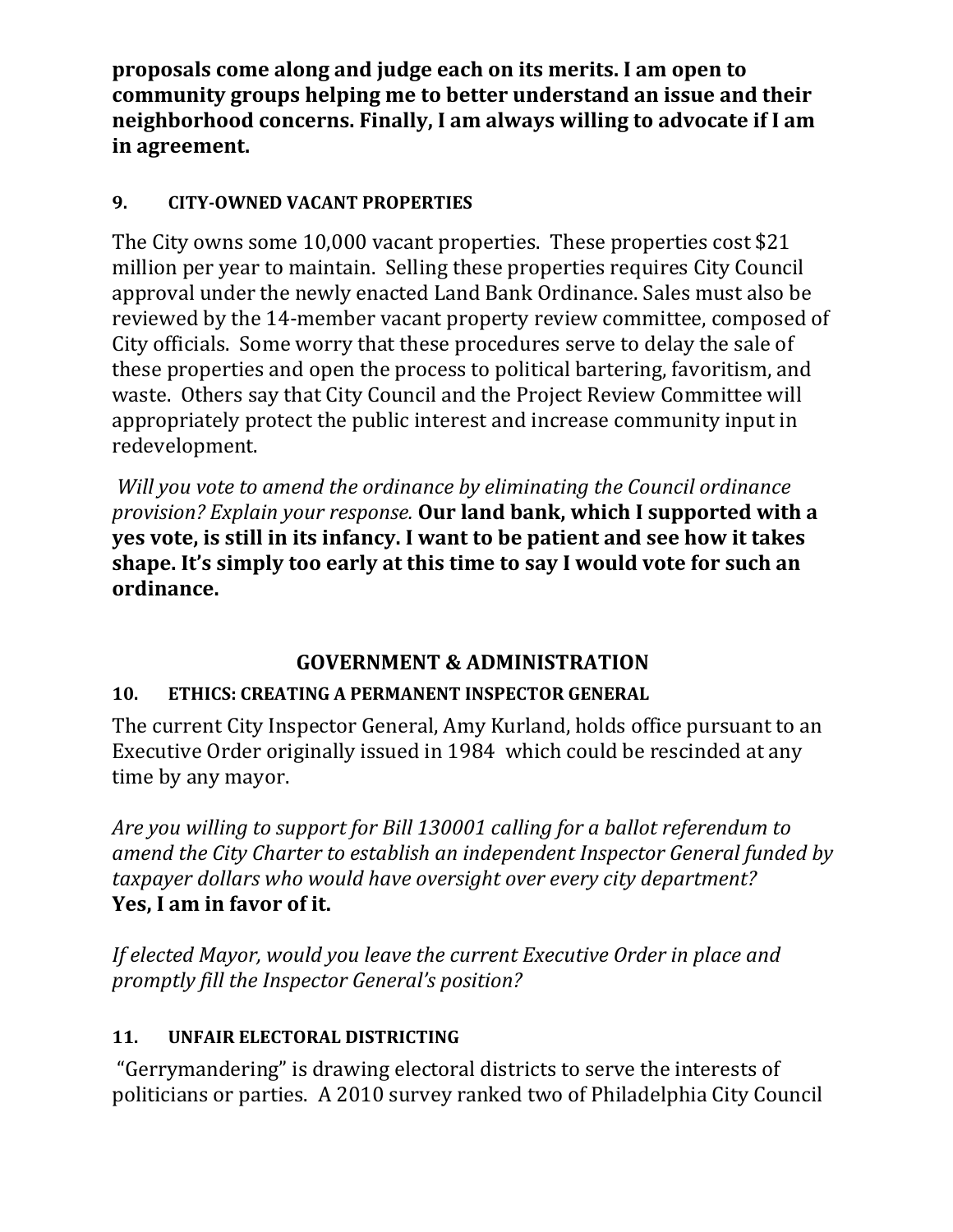districts (5 and 7) among the top ten gerrymandered districts nationwide, with two others  $(1 \text{ and } 9)$  also highly ranked on the gerrymandering scale.

*Would you vote to amend the City Charter in 2015 so that the next redistricting in 2020 will be conducted by an independent, non‐partisan commission?* **No.**

# 12. **ELECTION ADMINISTRATION**

Philadelphia elects three "City Commissioners" whose only duty is to administer elections. They serve four years regardless of their performance. In most cities, the election process is not run by three people, but by one, who is appointed by the mayor and can be removed for poor performance. Proponents say that the current system in Philadelphia empowers voters who can reject ineffectual or dishonest Commissioners. Detractors assert that Philadelphia voters are largely unaware of the duties of the three City Commissioners whose job title does not describe their job function so that the ballot results do not reflect voter's assessments of on the job performance. 

*Would you vote to amend the City Charter, eliminating the City Commissioners and adding the position of an election administrator that reports to the Mayor*? **No.**

# 13. **SHERIFF'S OFFICE**

Per the City Charter, the Sheriff's office is an elective position charged with responsibility for the sale of tax delinquent properties, courtroom security, and transport of inmates. Like the Clerk of Quarter Sessions, another elected office which was recently eliminated by a Charter revision, the Clerk of Quarter Sessions Court has been unable to account for the funds which it receives and its foreclosure procedures have been seen as partially responsible for the half billion dollars of property tax delinquencies. Critics of the Sheriff's office maintain that its functions should be administered by administration appointees who can be hired and fired based upon their competence. Defenders of the Office assert that Philadelphia's voters, not the Mayor, should choose who should conduct sheriff's sales, and arrange for courtroom security and inmate transport.

*Would you vote to abolish the Sherriff's office, transferring to other City agencies its functions (Sheriff's sales, courtroom security and inmate transfer )?* **No.**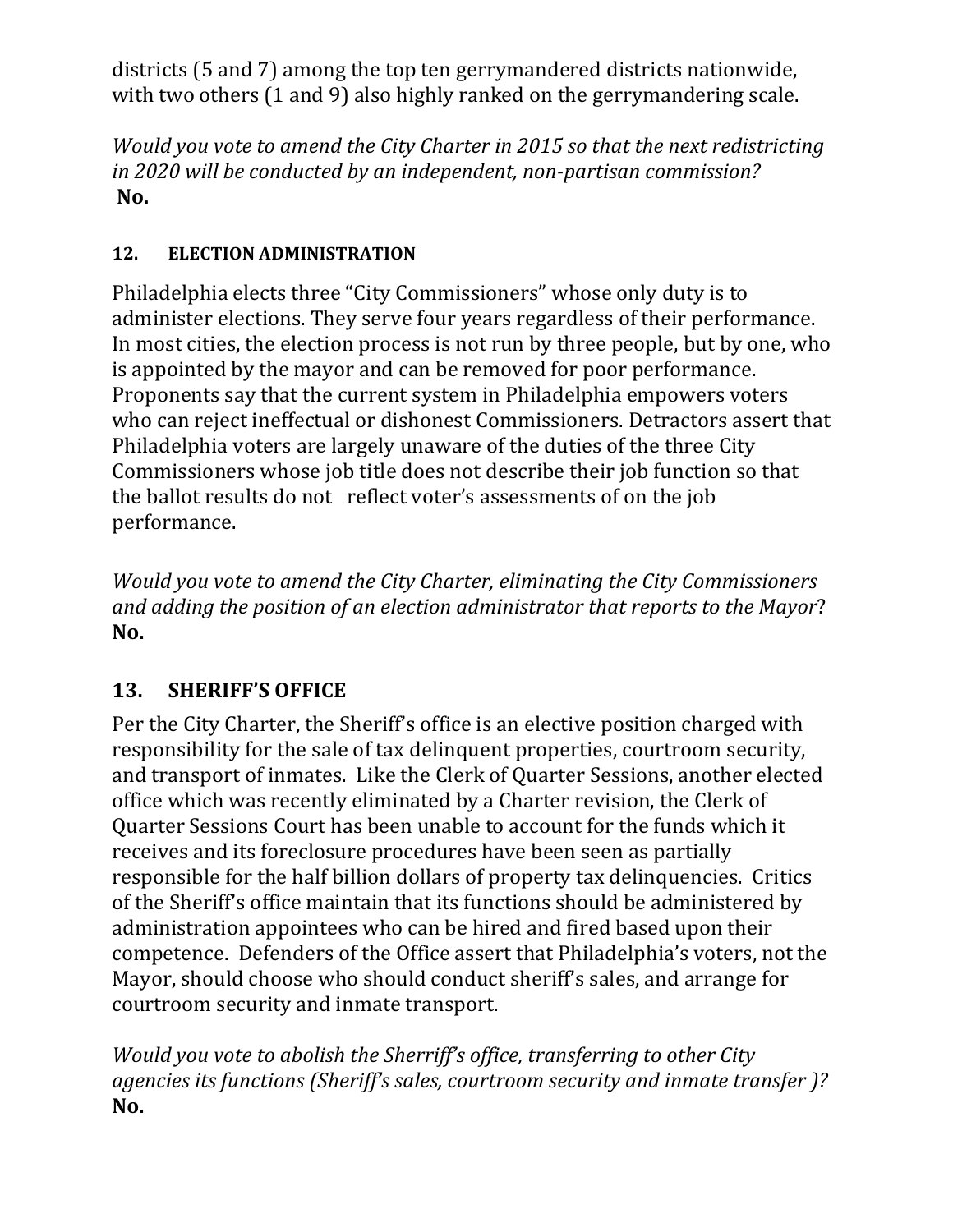### **14.ROLE OF NEIGHBORHOODS IN DEVELOPMENT & QUALITY OF LIFE**

Philadelphia is called the city of neighborhoods, but many of our basic planning, resource, and development decisions are made with little or no effective input of neighborhoods--vital stakeholders in the city's future. These include overall development patterns, placement and design of special events, major construction, and placement and operation of key public facilities—each of which can have major impacts on adjacent communities. Some measures have been made, such as the design review process is zoning code and open public involvement. But these remain advisory, and most localized decisions and issues are still the purview of district Councilpeople rather than the administration.

*What would you do to give neighborhoods more meaningful roles in decisionmaking and more effective engagement as partners in the city's goals and mission?* **Since our new zoning code went into effect and the Philadelphia 2035 work started across the city, we've never had such a high level of community engagement here in Philadelphia. We have a robust roster of community associations that are dialed into everything that is going on in each part of the city. The Registered Community Organization formalization process has created a standard for all parties and strengthened lines of communication. Community input has never been greater. Finally, the constituents of their geographic section of the city elect the district councilperson and they have a say as to who holds that spot every four years. I encourage them to hold their elected leaders accountable in the interim.**

## **15. SCHOOLS**

Per the Mayor's Tale of the Tape, In fiscal year 2013-2014, Philadelphia contributed \$1,216,319,000 to fund the School District, a contribution which accounted for 42.3% of the School District's revenues, a percentage smaller than Chicago  $(50.3\%)$ , Dallas  $(57.7\%)$  and Boston  $(67.2\%)$  but larger than Memphis (38.4%), Baltimore (20.7%) and Detroit (20.4%).

*What is the dollar amount of the contribution that you believe the City should make in fiscal year 2016 – 2017, your first year in office, and how you would finance it. Explain your conclusion.*

**I do not have a specific dollar amount.**

**The School District of Philadelphia is in crisis. The shamefully weighted cuts to our budget, and the absence of a fair funding formula represent a fair portion of the problem but not the entire crisis.** 

**Philadelphia has 10 percent of all school children in the state and was decimated by receiving 30 percent of the total statewide education**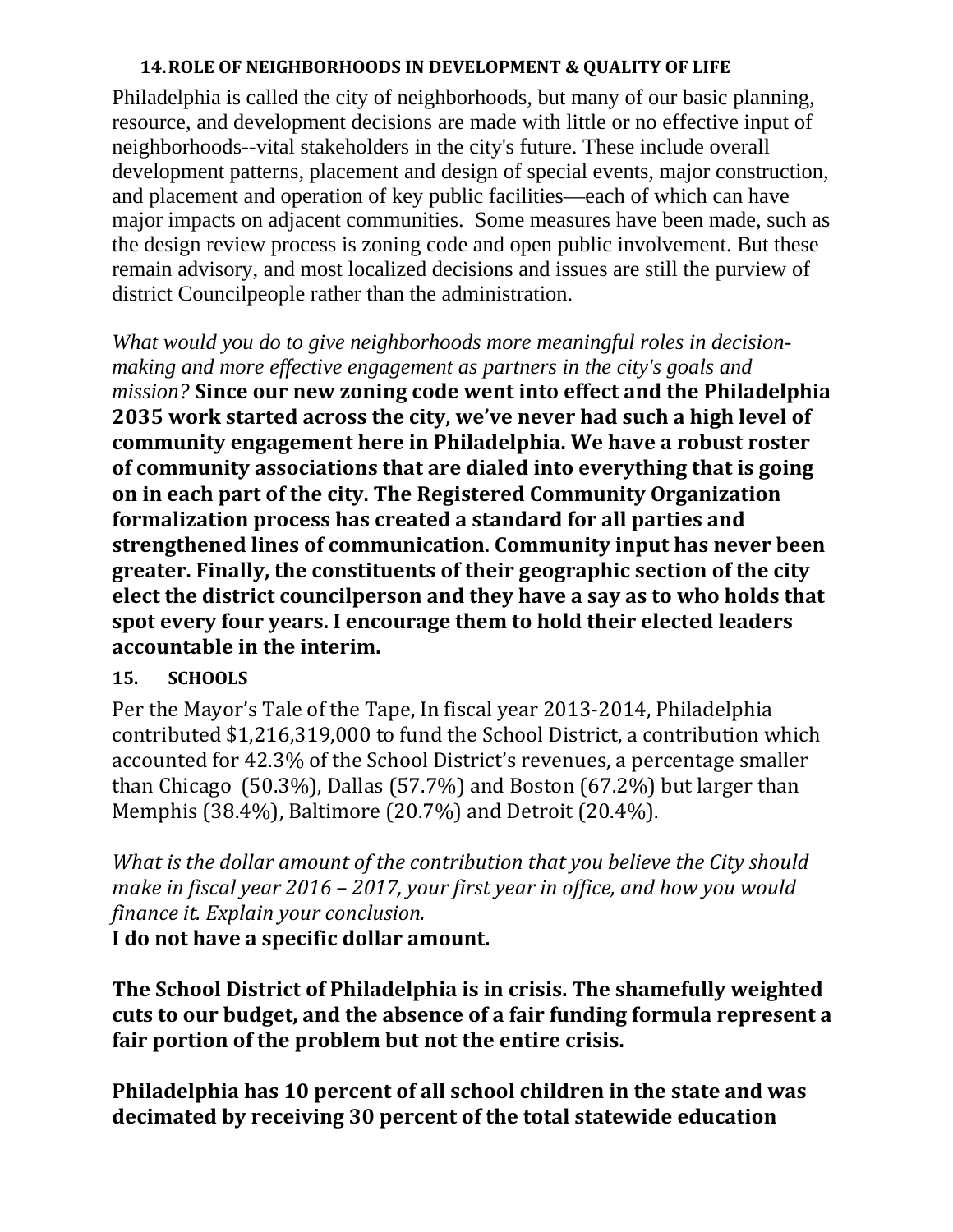**funding cuts. Of the 501 school districts in Pennsylvania, about 400 saw an increase in funding last year, but the 100 poorest districts saw substantial decreases. These are districts, like Philadelphia, that strive to educate the children of our Commonwealth with the fewest resources, whose best hope for a life better than their parents is our nation's commitment to a free public education. How can these children obtain an education in schools with no paper, textbooks that are falling apart, and walls that are crumbling? With teachers who are filled with anxiety because they don't know what their next paycheck will look like or whether they will have health insurance? With principals struggling to lead without the funds to provide the most basic of educational necessities? This crisis will not abate until Harrisburg steps up and recognizes its responsibility to our children by adopting an appropriate and fair funding formula. While we must fight for fair funding in Philadelphia, our children can't wait for us to resolve this funding crisis. They are experiencing a crisis of their own that must be addressed now.** 

**I am supportive of any recurring revenue that will sustain our schools. I want to actively participate in those conversations. One time funding fixes aren't a fix once it lapses. We need a thoughtful approach that avoids the several times a year emergency that puts everyone's back against the wall, limits the options and creates angst for our educators, students, parents and the entire city. We need reliable and predictable funding not one‐shot deals.**

### *Do you believe that any strings/conditions should be attached to the City's contributions to the School District budget and, if so, what are they?*

**Yes. I think we need conditions related to testing and the educational services and supports for students with special needs. The use of high‐ stakes standardized testing has no use in this conversation. It forces educators to teach for a test that takes nothing into account but the final result. It's flawed. It's punitive. And, I believe it's purposefully designed to hurt a struggling district. Also, I've advocated for those with disabilities during my entire career. Those wonderful children get crushed in this testing environment and they are viewed as a liability.**

**Separate from the issue of funding and testing, education in our schools does not look like what it should. Additional funds should not be used to return to the status quo. We have an obligation to change our models of education so that they take advantage of latest understanding of how children learn. We must rethink the value of such heavy emphasis on**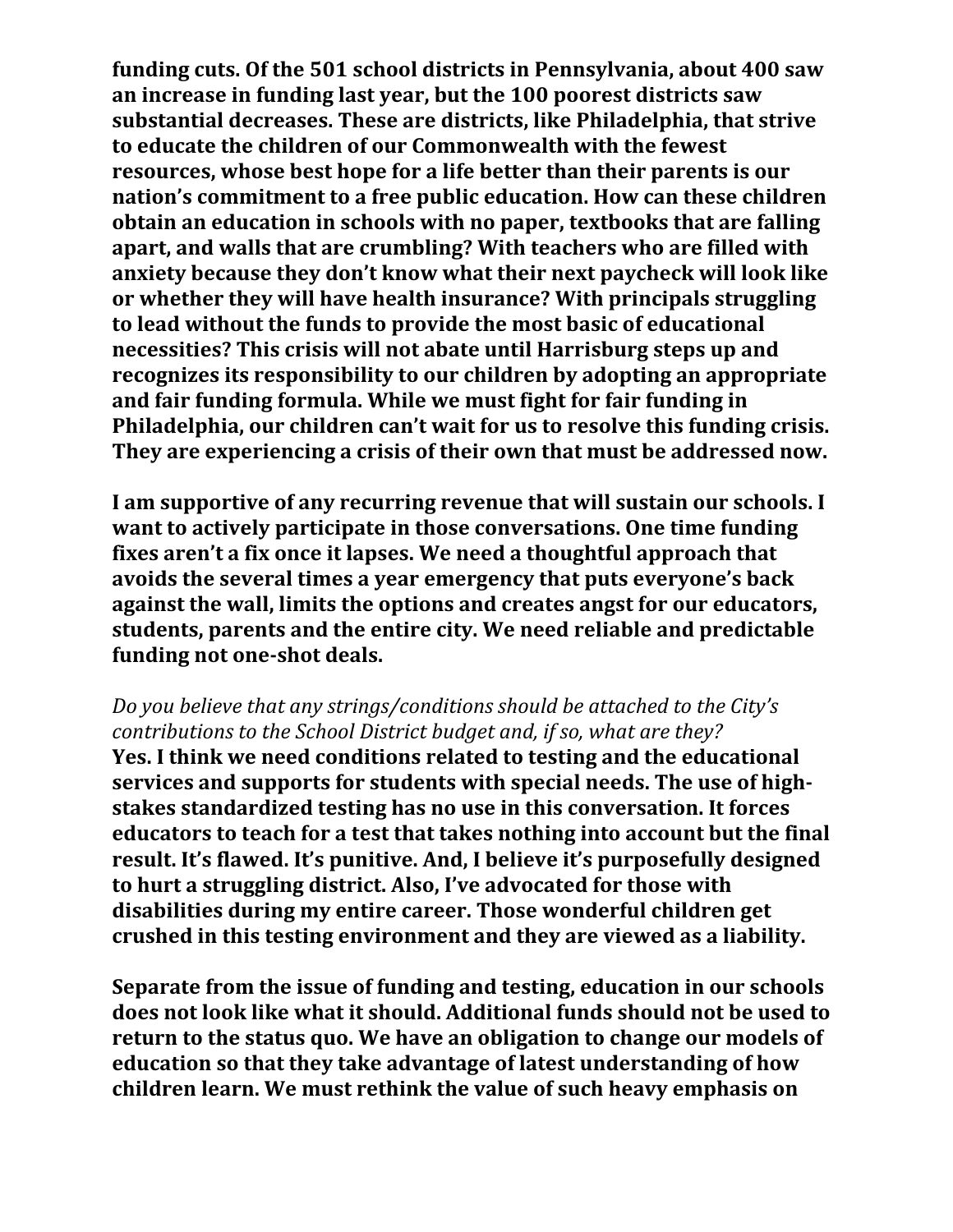**standardized testing. We must rethink the role of schools in supporting families as well as children.** 

**Nowhere are the challenges our school face more evident than in how we educate and care for children with disabilities. As funding has disappeared, these children have suffered more than others from increases in class size, cuts in staff, and reduction in other resources. While federal law protects their educational rights, that law is premised on a basic educational foundation that all schools should provide. When we cut these basic resources, this foundation is pulled out from under these children. In these cases, children with disabilities often end up isolated and ignored, despite best intentions. The strength of our commitment to our children can be measured by how we care for those with disabilities.** 

### **LIFESTYLE**

### **16. HOUSING FIRST**

Philadelphia has one of the lowest levels of street homelessness of any major American city  $-1$  in 5,000 Philadelphians lives on the streets in comparison to 1 in 2,700 Bostonians, 1 in 1,800 Chicagoans, 1 in 300 San Franciscans or 1 in 100 Los Angelinos. [Source: Project Home, Saving Money, Saving Lives, 2009, at p. 4] Nevertheless, anyone who has spent time in our public spaces recognizes that there is a significant street population, typically suffering from mental illness or substance addiction, many of whom are likely not homeless. The City has implemented "housing first" programs that place individuals in supportive, permanent housing without regard to continued substance use and/or untreated mental health conditions and spends 108 miillion per year on homeless services.

## *If housing is readily available for homeless people, should they be permitted to live in public spaces?*

**Philadelphia has adopted innovative best practices as it relates to housing, including the mentioned "housing first" model, and I believe that has contributed to our low level of homelessness. Unfortunately, housing remains a difficult challenge for those with substance abuse issues and disabilities.** 

**I chair Council's Committee on the Disabled and Special Needs and called for the February 9, 2015 public hearing to examine the state of housing in Philadelphia and our compliance with federal mandates for**